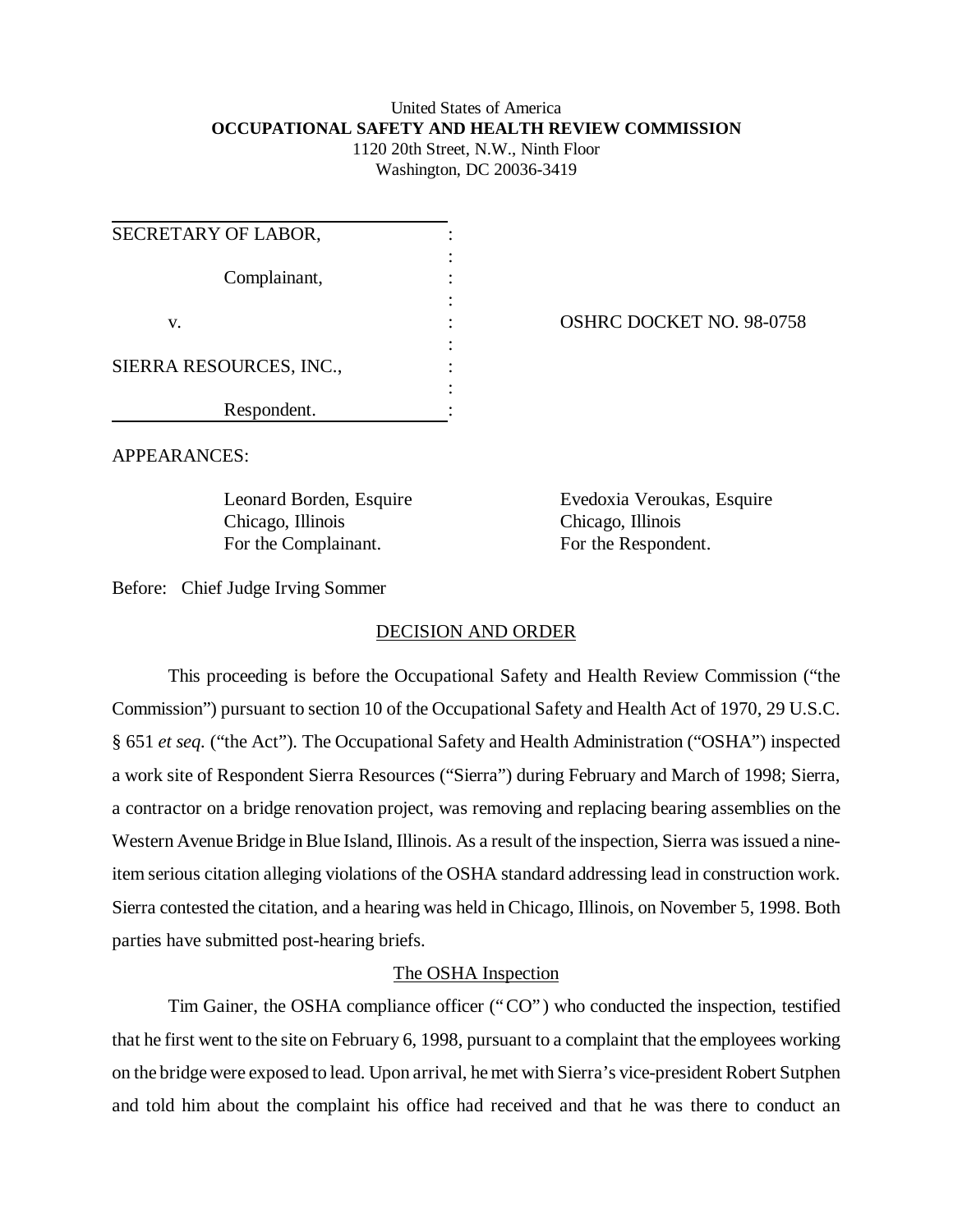inspection. No employees were on the bridge then, but Sutphen informed him that ironworkers Ed Hawkinson and Gary Orszulak had been descaling rust from the bolts on the bearing assemblies and cutting the bolts with a torch so that the assemblies could be removed and replaced.<sup>1</sup> The CO asked if he knew whether there was lead on the bridge, and Sutphen replied that if there was it was "minimal." The CO then asked if any air monitoring had been done. Sutphen responded in the negative, but stated that he had seen testing results from a similar job and that what he was doing was "okay." Gainer showed Sutphen his sampling equipment and asked if any more torch cutting would be done that day because he wanted to monitor the air in the employees' breathing zones. Sutphen again responded in the negative, but he agreed to advise the CO the next time they would be doing cutting work. Before leaving, Gainer took a sample of the paint from an area where the removal work had already been done; he put the sample in a vial, closed and sealed the vial, and took it with him for analysis. The results revealed the paint contained 50 percent lead.<sup>2</sup> (Tr. 10-25; 81-82).

CO Gainer further testified that, not having heard from him, he tried to contact Sutphen on February 10 but could not reach him. He went back to the site unannounced on Friday, February 13, and saw Hawkinson and Orszulak working on the bridge without respirators. He told Sutphen he wanted to do sampling, but Sutphen replied that it would not be a good day as they would be cutting out only one bearing and then doing "prep" work for Monday, February 16. CO Gainer told Sutphen he would return on the 16th and did so, at which time he put sampling pumps on Hawkinson and Orszulak. He spent the rest of the day watching them work on the bridge and reviewing the company lead program Sutphen had given him. The CO noted that only Orszulak wore a respirator, that both employees wore street clothes, and that there was no clothes-changing or hand-washing facility at the site. When the CO asked about these matters, Sutphen repeated that he had testing results and that the work was being done safely; however, Sutphen never provided the test results, even though the

<sup>&</sup>lt;sup>1</sup>Hawkinson, who did the descaling work, and Orszulak, who performed the torch cutting and burning, were the two Sierra employees on the site besides Sutphen. Orszulak testified he was the foreman on the job. However, when the CO first went to the site and asked for the foreman, Hawkinson referred him to Sutphen, and Sutphen told the CO he was the foreman. The CO later learned Sutphen was Sierra's vice-president. (Tr. 13-15; 31; 38-40; 81-82; 148; 152; 159; 214-15).

<sup>2</sup>The record indicates the CO received the analysis results in early March. *See* C-4.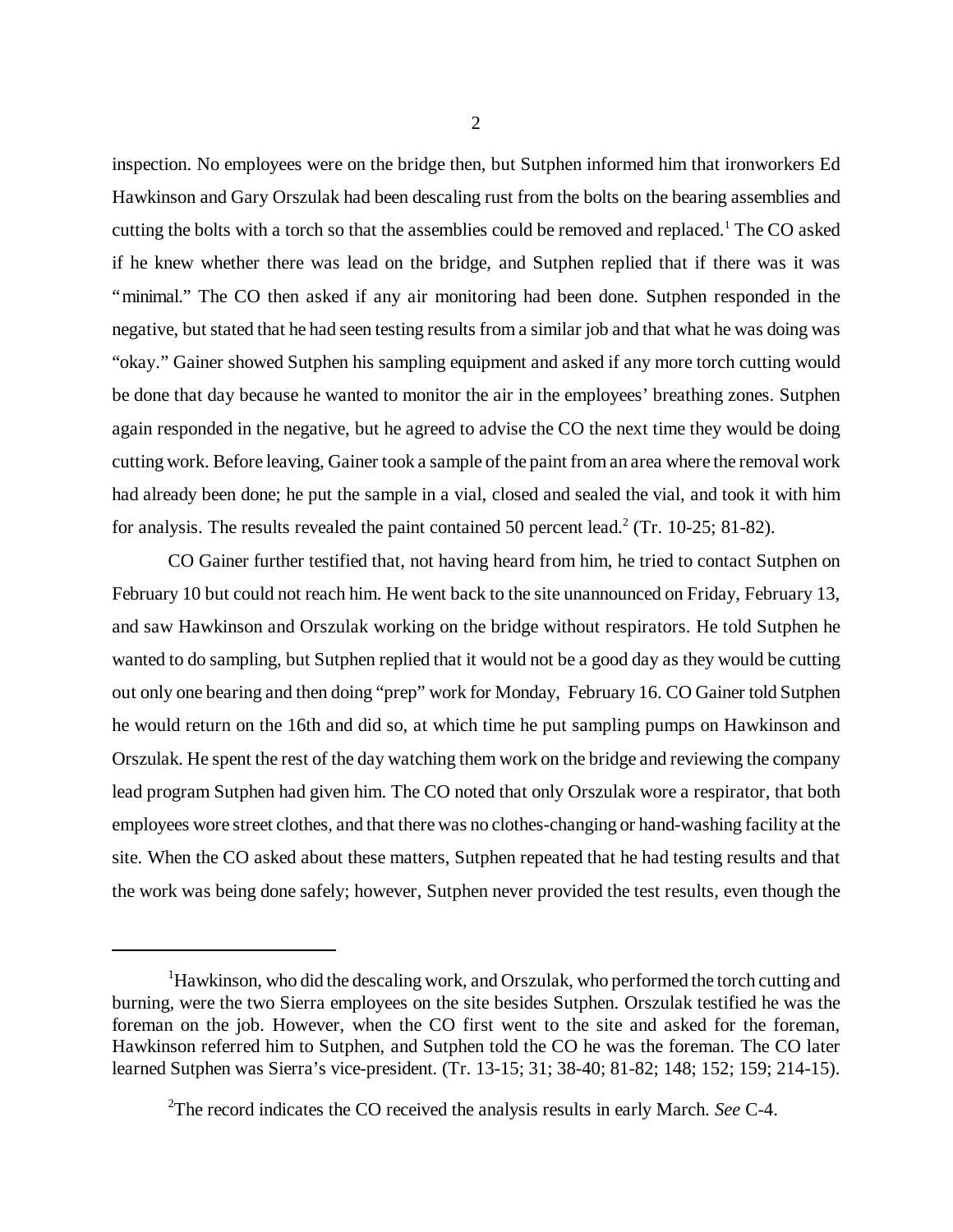CO requested them on each of his five visits to the site. At the end of the workday, Gainer took the sampling equipment off the employees and left. (Tr. 25-37; 93; 116-17).

On March 17, Gainer received the sampling results and learned Orszulak had been exposed to lead over the permissible limit and that Hawkinson's exposure exceeded the action level.<sup>3</sup> Gainer phoned Orszulak on March 19 to give him the results and then asked him if he had had any training in lead or respirators; Orszulak said that he had not. On March 20, the CO went back to the job site, where he saw Orszulak torch cutting and a different employee, Frank Mulcrone, descaling; both wore respirators and coveralls, but the coveralls had rips and tears in them and the feet were cut off. The CO interviewed Mulcrone, who said that he had had no training in lead or respirators; the CO also learned that Mulcrone and Orszulak had had blood tests for lead, and both gave him authorization to obtain the results.<sup>4</sup> The CO met with Sutphen, pointing out the condition of the coveralls and asking about a change area and a washing facility. Sutphen replied that a change area was not feasible, and that he did not need one, and that there was a bucket that employees could use for washing up; when Gainer looked in the bucket, it was empty. Gainer also met with Craig Satalic, the business agent for the employees' union, who was at the site that day. Satalic told Gainer that he had visited the job several times to ask for respirators, coveralls, blood tests and change and wash facilities; however, Sutphen had refused his requests. (Tr. 37-52; 65; 94-96; 115-16).

CO Gainer testified that when he obtained the blood test results, he learned the blood lead levels for Hawkinson, Mulcrone and Orszulak were 50.5, 7.5 and 23.9 micrograms per deciliter of blood (" $Fg/dl$ "), respectively. Gainer also testified that as his blood lead level was over 50 Fg/dl, the medical removal protection provisions of the lead standard applied to Hawkinson. The CO's last visit to the site was March 23, 1998. He held a closing conference with Sutphen and discussed the conditions he had concluded were violations. (Tr. 53-56). The citation was issued on April 2, 1998.

<sup>&</sup>lt;sup>3</sup>The lead standard's permissible exposure level ("PEL") and action level are 50 and 30 micrograms per cubic meter of air ("Fg/m<sup>3"</sup>), respectively. *See* 29 C.F.R. 1926.62(b). The parties stipulated that the air monitoring results showed Orszulak's exposure to be 119.7  $\frac{Fg}{m^3}$  and that of Hawkinson to be 43.4  $Fg/m<sup>3</sup>$ . The parties also agreed that although the citation reflected that the violations occurred on March 15, the actual air monitoring date was February 16. (Tr. 5-7).

 ${}^{4}$ Later that day, the CO obtained authorization to obtain the blood test results of Hawkinson, who had been fired and no longer worked for Sierra. (Tr. 52-55).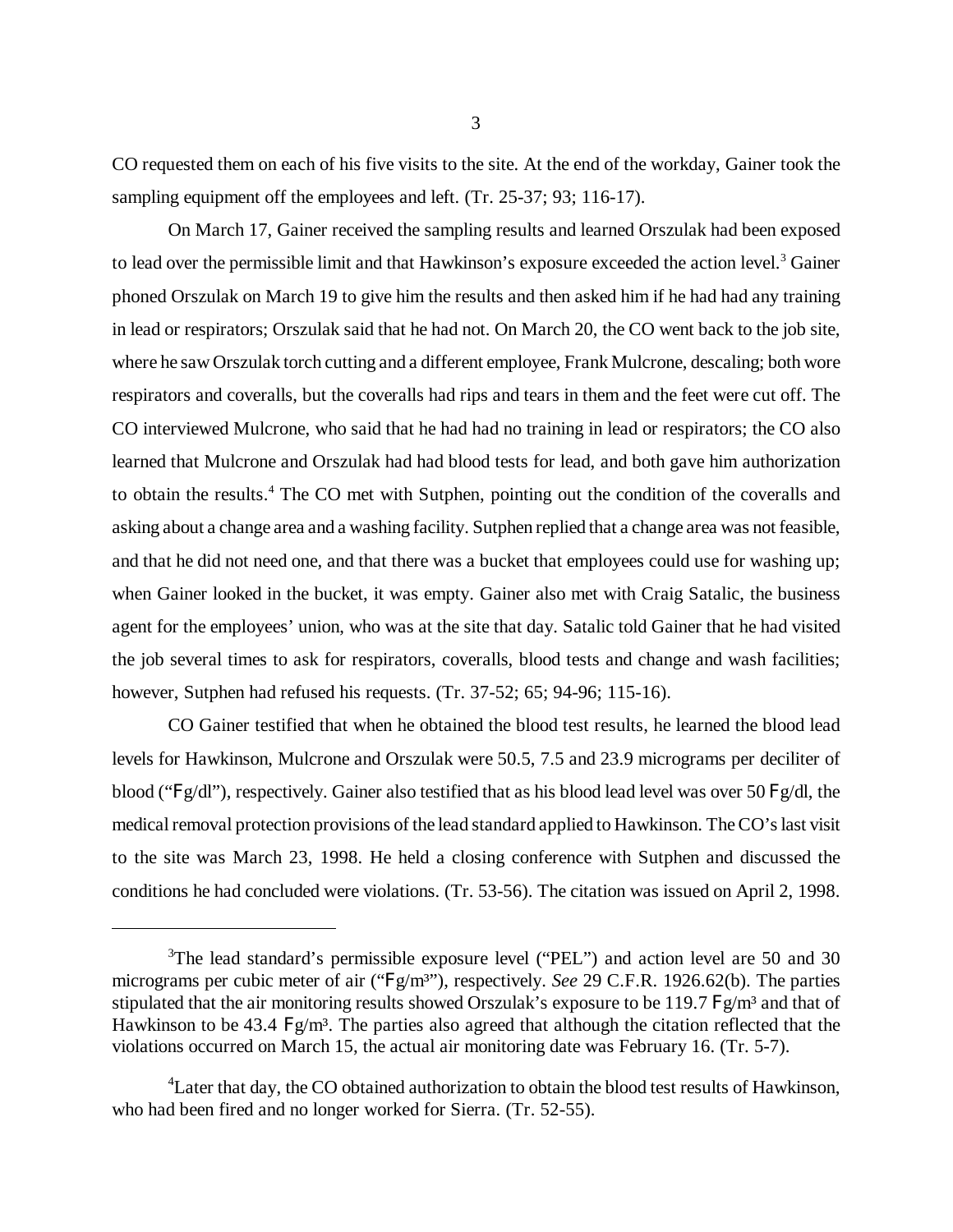### Sierra's Preliminary Contentions

Sierra contends that its due process rights were violated because it was not given a copy of the complaint made against it, was not given the opportunity to accompany the CO and was excluded from employee interviews, and was not interviewed by the CO as to any of the alleged violations. Sierra asserts that because of the lack of due process in this matter, it was prejudiced in presenting its defense and the alleged violations should be dismissed. *See* Sierra's post-hearing brief, pp. 6-10. I have considered Sierra's arguments in this regard, and I conclude that they are not supported by the record. Sierra also contends that it complied with all the cited standards and that the high lead level reflected in the CO's air monitoring results was due to Gary Orszulak's unpreventable employee misconduct; in particular, Sierra claims that the results were not representative of the work at the site because Orszulak had performed torch cutting and burning he should not have, which inflated the monitoring results. While the specific evidence in this regard is discussed below, I agree with the Secretary that Sierra has not shown any of the elements required to prove unpreventable employee misconduct; accordingly, I need not address Sierra's asserted defense.

### Item 1

This item alleges a violation of 29 C.F.R. 1926.62 $(c)(1)$ , which requires the employer to "assure that no employee is exposed to lead at concentrations greater than  $\ldots$  50 Fg/m<sup>3</sup>  $\ldots$  averaged over an 8-hour period." It is undisputed that the results from the CO's air monitoring on February 16, 1998, showed that Gary Orszulak was exposed to lead at a concentration level of 119.7 Fg/m<sup>3</sup>. (Tr. 6; 56-58). Sierra contends it was not in violation of the standard, based on the testimony of Robert Sutphen, a licensed engineer with many years of experience in steel work. Sutphen testified he knew from the specifications there would be lead on the job but that the amount was minimal. He said the bridge had only two coats of paint, that it was corroded and much of the paint had come off, and that descaling removed more paint; he also said the job involved only about 90 bearings, and that torch contact with paint was minimal. Sutphen stated that test results from a similar project had had lead levels under the threshold number. He further stated that Orszulak's torch cutting on February 16 was not representative of the usual work and that he told the CO this at the time. Sutphen opined employee exposure to lead was minimal, noting that the job was done in the open air and that Orszulak had worn a respirator from "day one." (Tr. 209-15; 221-26; 230-33; 241-58; 266-68).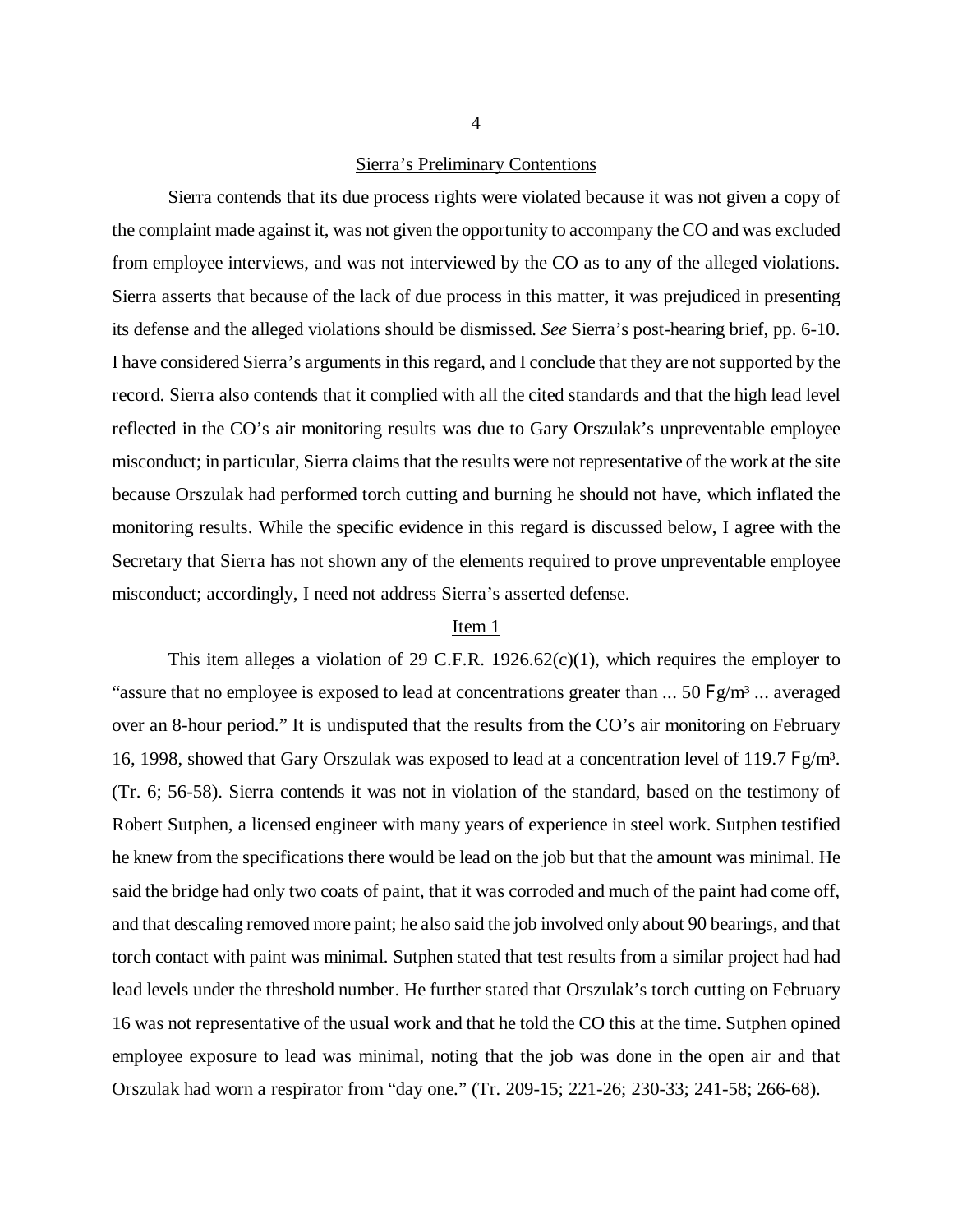Sierra contends that the results from the CO's February 16 air monitoring did not reflect the typical work at the site. I disagree. Sutphen testified that during the air monitoring, he told the CO that Orszulak was cutting several bearings in a row instead of one at a time, that he was also cutting in areas where he should not have, and that he was contacting more paint than normal; Sutphen also testified that he told Orszulak to stop the work. (Tr. 224-26; 243-46; 294-96). However, the CO testified that Sutphen and the employees told him that the work that day was representative of the ordinary work on the job; the CO also testified that Sutphen saw the employees working, that he at no time stopped them, and that the first time Sutphen mentioned improper cutting was later, in an informal conference with the OSHA area director. (Tr. 108-112). Orszulak agreed that his work that day was the usual work done at the site, and Sutphen's testimony was further undermined by his admission that although he had believed at the time that the additional torch cutting work would affect the monitoring results, he did not ask the CO to stop the sampling or to take another sample. (Tr. 165-66; 293-97). Based on the record, Sierra's contention is rejected.

Sierra next contends that despite the monitoring results it was not in violation of the standard in view of Sutphen's testimony that Orszulak wore a respirator from "day one." (Tr. 215; 222; 253; 268). The record shows that the CO saw Orszulak torch cutting on February 13, February 16, and March 20. (Tr. 26-27; 30-31; 38-40; 152; 159; 215). The CO testified that he did not see Orszulak wearing a respirator until February 16 and that the respirator Orszulak wore on March 20 did not have the required guard on its exhale valve.<sup>5</sup> The CO identified C-10 as his photograph of the respirator showing the missing guard. He noted that the exhale valve keeps the mask closed and that if the guard is missing it is possible for the valve to be left open or for the employee to breathe from the valve itself, such that lead can be inhaled. (Tr. 27; 30; 38-39; 48-50; 91-93).

The CO's testimony indicating that Orszulak did not wear a respirator before February 16 is supported by the testimony of Orszulak and Craig Satalic, the union business agent. (Tr. 122-27; 140; 198). Moreover, I observed the demeanors of the witnesses and found the testimony of the CO, Orszulak and Satalic convincing and credible. The testimony of Sutphen, on the other hand, in addition to being contrary to that of the other witnesses, was simply unpersuasive. I find as fact,

 ${}^{5}$ The respirators the CO saw were approved for the lead levels at the site. (Tr. 87-89; 113-15).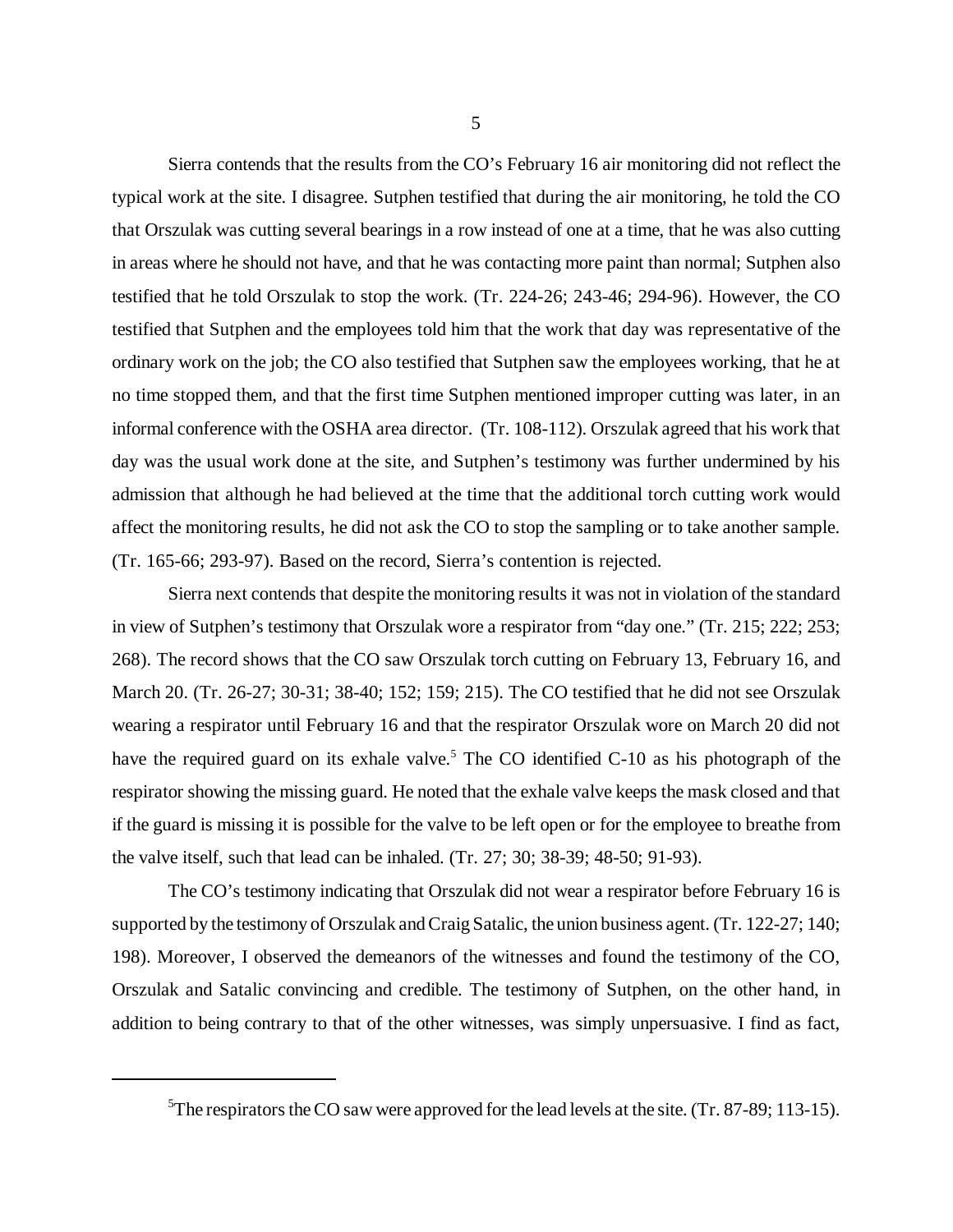therefore, that Orszulak did not wear a respirator at the site until February 16. I further find, in view of the monitoring results showing that Orszulak was exposed to lead at a concentration level of 119.7  $Fg/m<sup>3</sup>$  on February 16, that Sierra was in violation of the standard. My reasons follow.

The record does not establish that Orszulak was exposed to lead over the limit set out in the standard on the days the CO saw him working. As noted above, Sutphen told the CO on February 13 they would be cutting out only one bearing that day, and the CO verified this with the employees before leaving the site. (Tr. 26). On February 16, Orszulak was wearing a respirator, and there is no evidence to show the guard was missing then. (Tr. 164-65; 202). On March 20, the CO observed that the guard was missing; however, the CO testified only that this made it "possible" to breathe in lead. (Tr. 48-50). Regardless, Sutphen himself testified that the actual work at the site began on February 3 and that he and his crew were there for 32 days. (Tr. 211; 288). Moreover, based on my findings *supra*, Orszulak did not wear a respirator until February 16 and his torch cutting that day was typical of his usual work on the project. Accordingly, it is reasonable to infer that on one or more days from February 3 to February 13, Orszulak was exposed to lead at concentrations above 50  $Fg/m<sup>3</sup>$ , particularly since the February 16 air monitoring revealed a lead concentration of 119.7 F  $g/m<sup>3</sup>$ , which is 2.3 times the permissible level set out in the standard. (Tr. 38; 57).

As to knowledge, the record shows that Sutphen, Sierra's vice-president, knew there was lead on the bridge from the job specifications, was familiar with the requirements of the standard, and was on the job directing the work every day. (Tr. 60-71; 75; 148-49; 212-13; 251; 271; 289; 293-94). The record also shows that Sierra had a lead program containing the information necessary to be in compliance with the standard. (Tr. 35; C-6). Finally, the record shows that employees at the site and Satalic had requested respirators, blood tests and other requirements in the standard on various occasions. (Tr. 51; 56; 69-70; 124-33; 184; 198). In light of the record, it is clear that Sierra had the requisite knowledge to establish the alleged violation. It is also clear that overexposure to lead presents serious health hazards. (Tr. 55; 76). This item is therefore affirmed as a serious violation.

The Secretary has proposed a penalty of \$2,100.00 for this item. CO Gainer testified that the penalty was based on the high severity of the violation and the greater probability of an injury. He further testified that the gravity-based penalty was significantly reduced due to the small size of the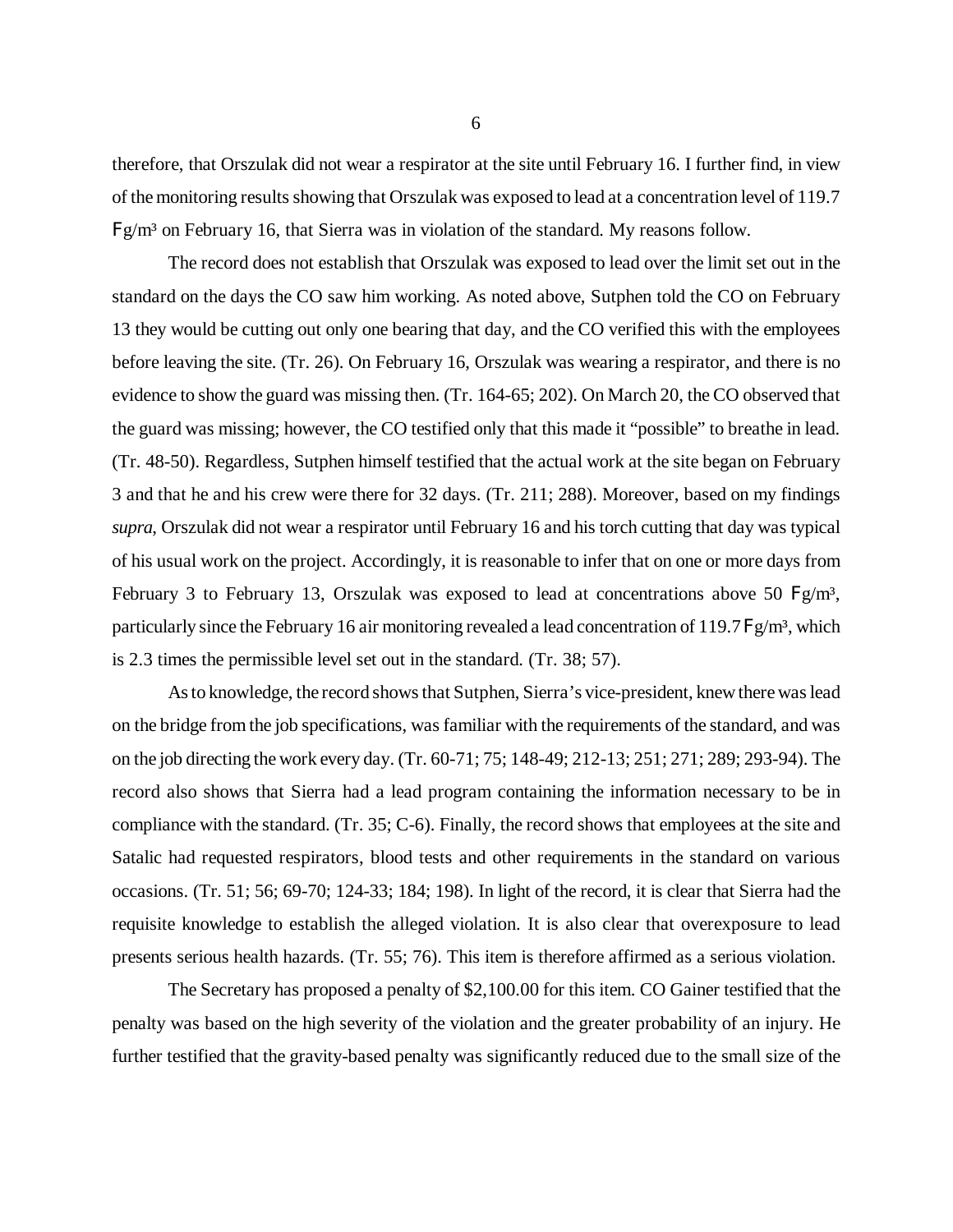company and its lack of history of previous violations. (Tr. 56-58). I conclude that the proposed penalty for this item is appropriate. The penalty as proposed is consequently assessed.

## Item 2

Item 2a alleges a violation of 29 C.F.R. 1926.62(d)(1)(i), which requires an employer with a workplace covered by the lead standard to "initially determine if any employee may be exposed to lead at or above the action level." Item 2b alleges a violation of 29 C.F.R. 1926.62(d)(1)(iii), which requires the employer to "collect personal samples representative of a full shift...."

CO Gainer testified that the basis of these items was Sierra's failure to conduct air monitoring at the site. (Tr. 59-60). However, Sutphen testified that he read the standard to not require initial testing if objective data demonstrated that the specific operation would not result in exposure to lead at or above the action level set out in the standard. He said that test results from a similar project showed employees were not overexposed to lead, even though the torch cutting and contact with paint on that job was more extensive than that on his job. He also said that he had gone to the subject site before the job started to determine the conditions and the equipment he would need. Sutphen had noted that the bridge had only two coats of paint, that the bridge and bearings were severely corroded, and that much of the paint had already come off; he had also noted that descaling would remove additional paint and determined that 90 percent of the paint would be gone when the torch cutting was done. Sutphen had examined the specifications and found that the job involved only about 90 bearings, and he had calculated the surface area that would be cut to be just under 20 square inches. He had concluded that torch contact with paint would be minimal and well under that of the project he had used for comparison, particularly since there had been no descaling on that job prior to torch cutting. (Tr. 211-12; 221; 230-31; 235; 242-43; 250-58; 266-68).

Based on the foregoing, Sierra contends it did not violate the standard. I do not agree. First, John Maronic, a former CO whose current job in OSHA's Chicago regional office involves assisting both OSHA and the private sector in standard interpretation, testified that the standard precludes the use of objective data when performing torch burning and requires an initial determination of exposure to lead, and his testimony is clearly in accord with the standard.<sup>6</sup> (Tr. 304-06; 315). *See* 29 C.F.R.

<sup>&</sup>lt;sup>6</sup>Maronic, a certified industrial hygienist and safety specialist, has inspected numerous (continued...)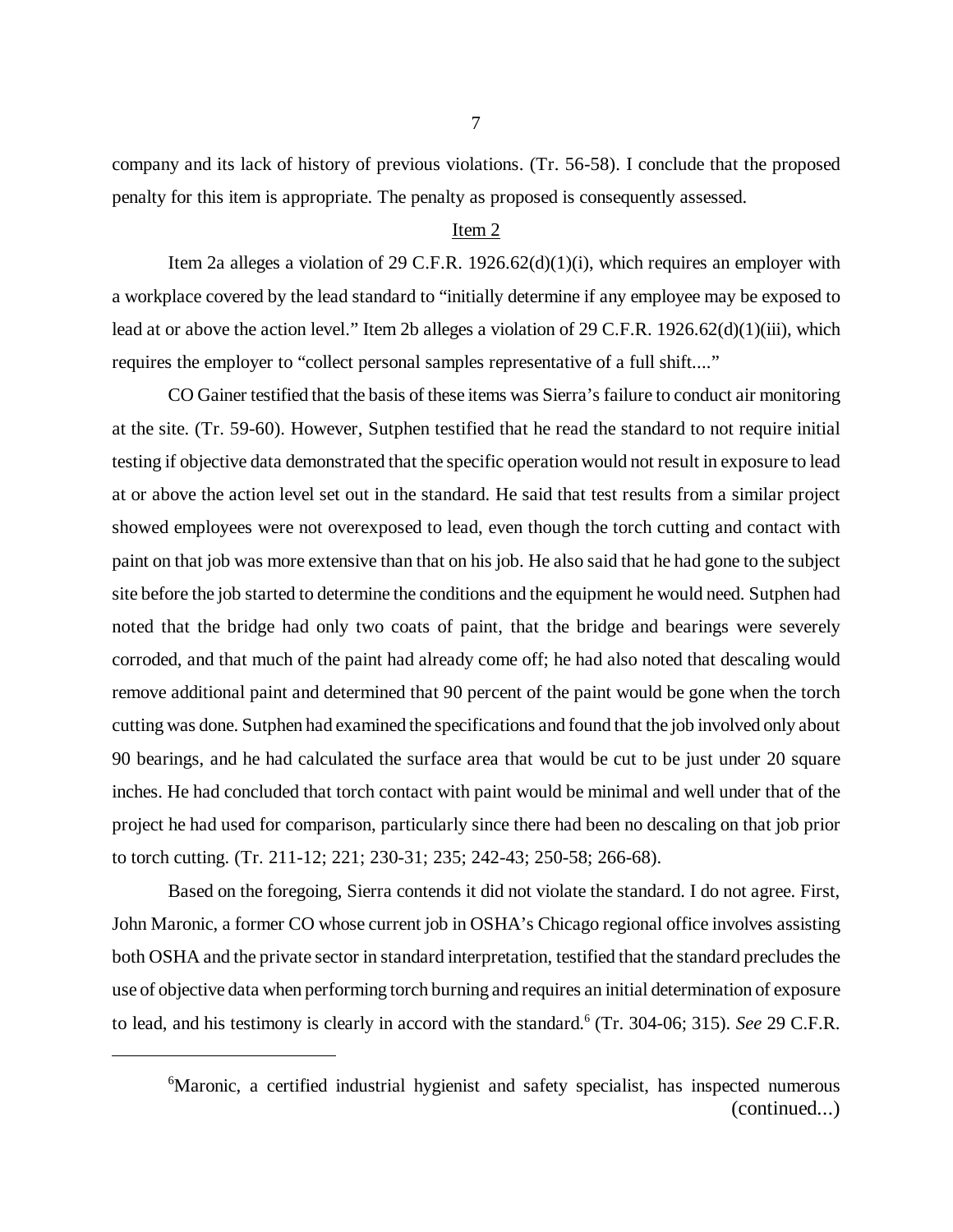§§ 1926.62(d)(2)(iv) and 1926.62(d)(3)(iv)(B). Second, both Maronic and CO Gainer testified that it is not possible to look at metal parts and determine what employee exposure will be and that burning even minimal amounts of paint can produce an overexposure; Maronic also testified that Sutphen's calculation had no relation to predicting employee exposure because it addressed only surface area and not other factors such as paint thickness and lead concentration. (Tr. 76; 99-102; 117-18; 310-13). Finally, Maronic testified that the only objective data that might be acceptable would have to show either that the material did not contain or could not release lead or that monitoring under nearly identical conditions had resulted in no overexposure. (Tr. 308-09). Although Sutphen testified about the test results from a similar project, CO Gainer and Craig Satalic both stated that they had requested the results several times and Sutphen had never provided them. (Tr. 36-37; 51; 60; 116-17; 125-28; 133; 254-55). Moreover, Sierra failed to offer the results in support of its position, and Sutphen's testimony about his misplacing the results and his inability to secure another copy from the company that had them was unconvincing. (Tr. 280-84). Sierra's contention is rejected, and items 2a and 2b are affirmed as serious violations.

The Secretary grouped items 2a and 2b for penalty purposes and has proposed a total penalty of \$750.00 for these items. CO Gainer testified that this penalty reflected a high severity and lesser probability as well as a reduction for the small size of the company and its lack of history of previous violations.<sup>7</sup> (Tr. 60). The proposed penalty is appropriate and is accordingly assessed.

## Item 3

Item 3a alleges a violation of 29 C.F.R. 1926.62(d)(2)(v)(A), which requires the employer, until an assessment of employee exposure to lead is performed, to provide "[a]ppropriate respiratory protection in accordance with paragraph (f) of this section." Item 3b alleges a violation of 29 C.F.R.  $1926.62(f)(4)$ , which requires the employer to "institute a respiratory protection program in accordance with 29 CFR 1910.134 (b), (d), (e) and (f)."

 $6$ (...continued) construction sites involving lead. (Tr. 306).

<sup>7</sup>These same considerations also apply to the penalties for items 3 through 9, *infra*.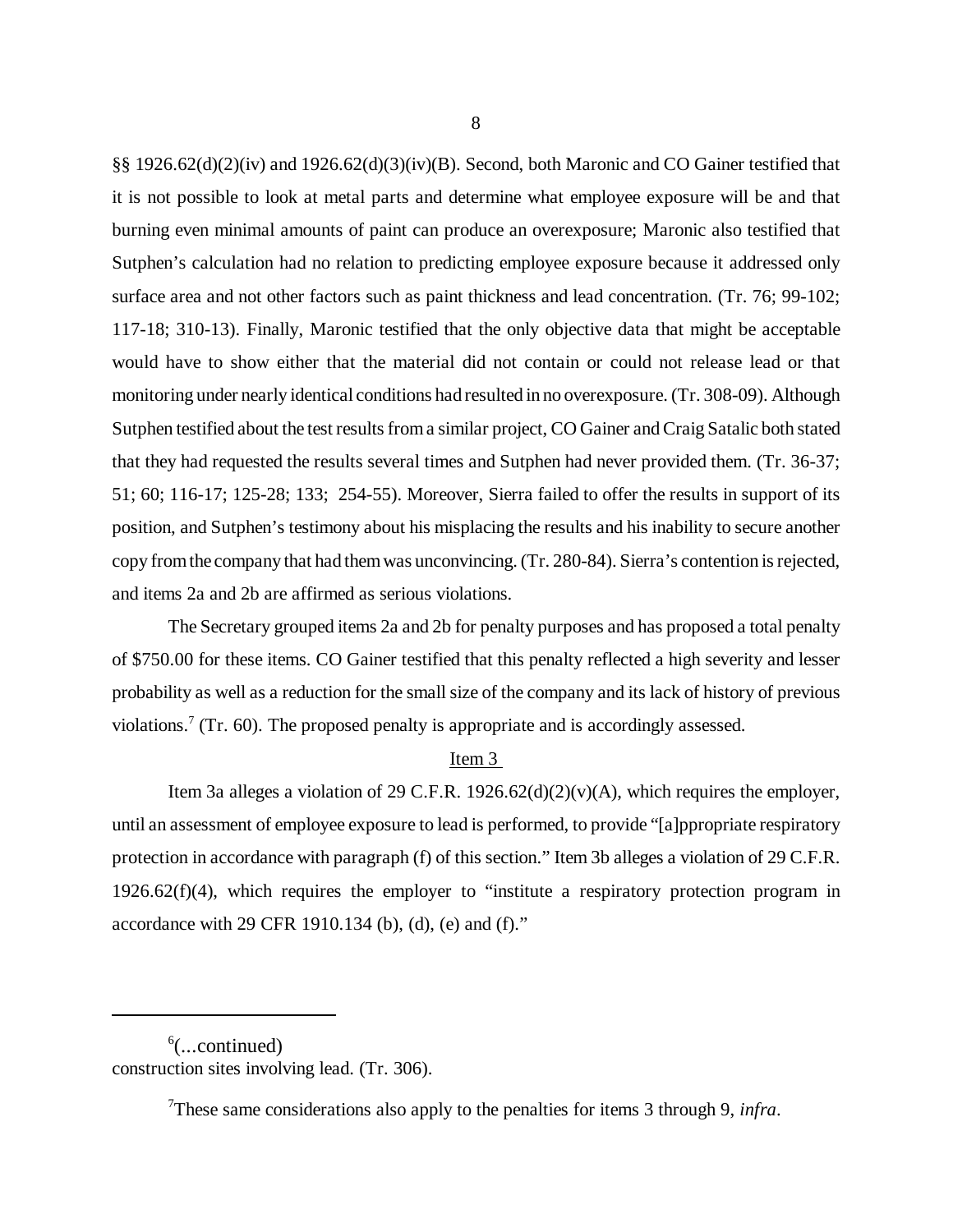The basis of this item was Sierra's failure to provide respirators and its further failure, under 29 C.F.R. 1910.134, to fit test, medically evaluate and train its employees in respirator use, care and maintenance. (Tr. 61-62). The CO testified that neither Hawkinson nor Orszulak wore a respirator on February 13, that only Orszulak used one on February 16, and that both Orszulak and Mulcrone wore respirators on March 20; the CO also testified that the respirators were appropriate for the work at the site. (Tr. 26-30; 38-39; 87-93; 112-15). Orszulak and Satalic testified they had asked Sutphen for respirators various times before he provided them, and Satalic indicated that February 16 was the first time he saw a respirator used, when Orszulak wore one; Satalic also indicated that Fernando Casaris, who replaced Hawkinson until Mulcrone was hired, was not initially given a respirator but later received one. Orszulak said he had had a respirator in his truck that Sutphen had given him on a prior job but that it was not appropriate for lead; Orszulak also said he had wanted a respirator as he had been "leaded" on the prior job but that Hawkinson had not worn one because Sutphen told them they did not need to.<sup>8</sup> (Tr. 122-32; 140; 159-60; 182-85; 198; 203). Based on the record, and for the reasons set out in item 1, Sutphen's testimony that respirators were provided from "day one" is not credited. (Tr. 215; 222; 253; 268). Sierra was in violation of 29 C.F.R. 1926.62(d)(2)(v)(A).

As to the second basis of this item, Sutphen testified that the employees at the site had been fit tested, medically evaluated and trained in respirators. (Tr. 215-18; 268-69; 277). However, the CO testified that Sutphen told him he had not done any respirator training but that there was a manual for the respirators on the site if the employees needed it; the CO also testified that Hawkinson, Orszulak and Mulcrone told him that they had not been fit tested or medically evaluated and that they had had no training in respirator use, care or maintenance. (Tr. 37-41; 84-86). The testimony of Orszulak was consistent with that of the CO. (Tr. 157; 180-82). In view of the record, Sierra was in violation of 29 C.F.R. 1926.62(f)(4). Items 3a and 3b are accordingly affirmed as serious violations, and the proposed penalty of \$750.00 for item 3 is assessed.

## Item 4

Item 4a alleges a violation of 29 C.F.R. 1926.62(d)(2)(v)(B), which requires the employer, until an assessment of employee exposure to lead is performed, to provide "[a]ppropriate personal

 ${}^{8}$ Hawkinson had also not worn a respirator because he had a beard. (Tr. 90).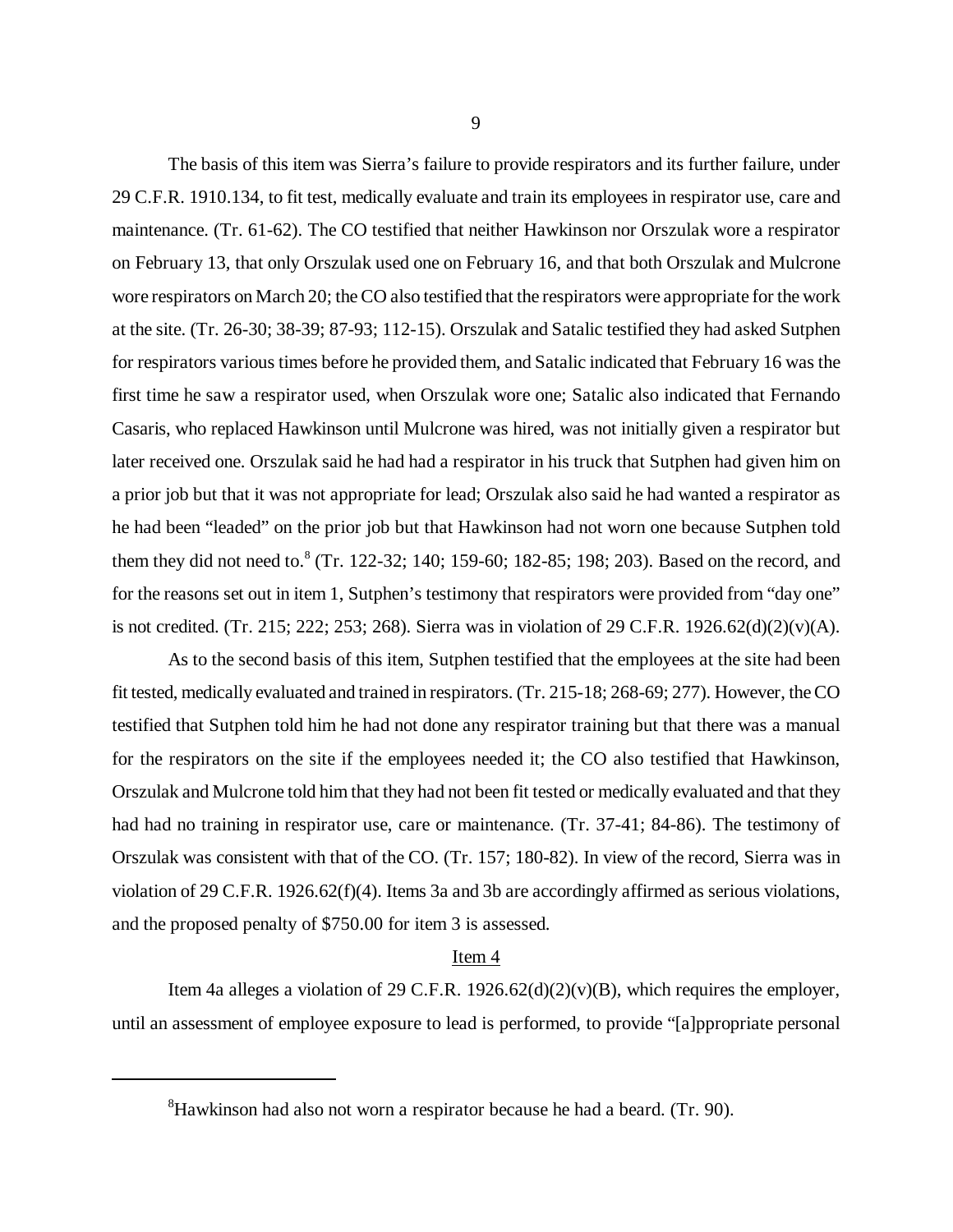protective clothing and equipment in accordance with paragraph  $(g)$  of this section." Item 4b alleges a violation of 29 C.F.R.  $1926.62(g)(1)(i)$ , which requires the employer to provide, as interim protection, "[c]overalls or similar full-body work clothing...."

The record shows that employees worked in their street clothes and that no coveralls were furnished until after February 16; in addition, the coveralls Orszulak and Mulcrone wore on March 20 had rips and tears in them and the feet were cut or torn off. (Tr. 27-30; 35-36; 39-41; 46-47; 65; 94-97; 115-16; 124-32; 140-41; 158; 161-63). The record also shows that Orszulak and Satalic had asked Sutphen various times to provide coveralls before he did so. (Tr. 51; 124-32; 140-41; 198). Orszulak testified that the coveralls Sutphen furnished were too small for anyone on the site, that his boots tore the feet when he put them on, and that the seams pulled apart when he wore them; he also testified that Sutphen furnished only one set of coveralls per day for each employee. (Tr. 161-64; 198- 202). Sutphen's testimony that he did not provide coveralls initially because he did not believe they were required does not justify Sierra's failure to comply with the cited standards. (Tr. 258-59). Sutphen's further testimony, that he purchased the largest size available and that new coveralls were given out every morning, every afternoon, and whenever they had ripped, is not credited in light of the contrary testimony of the CO, Orszulak and Satalic. (Tr. 259-60). Items 4a and 4b are affirmed as serious violations, and the proposed penalty of \$750.00 for item 4 is assessed.

#### Item 5

Item 5a alleges a violation of 29 C.F.R. 1926.62(d)(2)(v)(C), which requires the employer, until an assessment of employee exposure to lead is performed, to provide "[c]hange areas in accordance with paragraph (i)(2) of this section." Item 5b alleges a violation of 29 C.F.R.  $1926.62(i)(2)(i)$ , which requires the employer to "provide clean change areas for employees whose airborne exposure to lead is above the PEL, and as interim protection for employees performing tasks as specified in paragraph (d)(2) of this section, without regard to the use of respirators."

The CO, Orszulak and Satalic all testified that there was no change area at the site, and the CO specifically testified that Sutphen told him a change area was not feasible and that he did not need one. (Tr. 35; 41; 66; 126; 158). In light of this testimony, Sutphen's testimony that the change area was behind the service truck is not credited. (Tr. 261; 277-78). Sutphen also indicated it was not possible to have a fixed change area as the work location moved daily and that the employees simply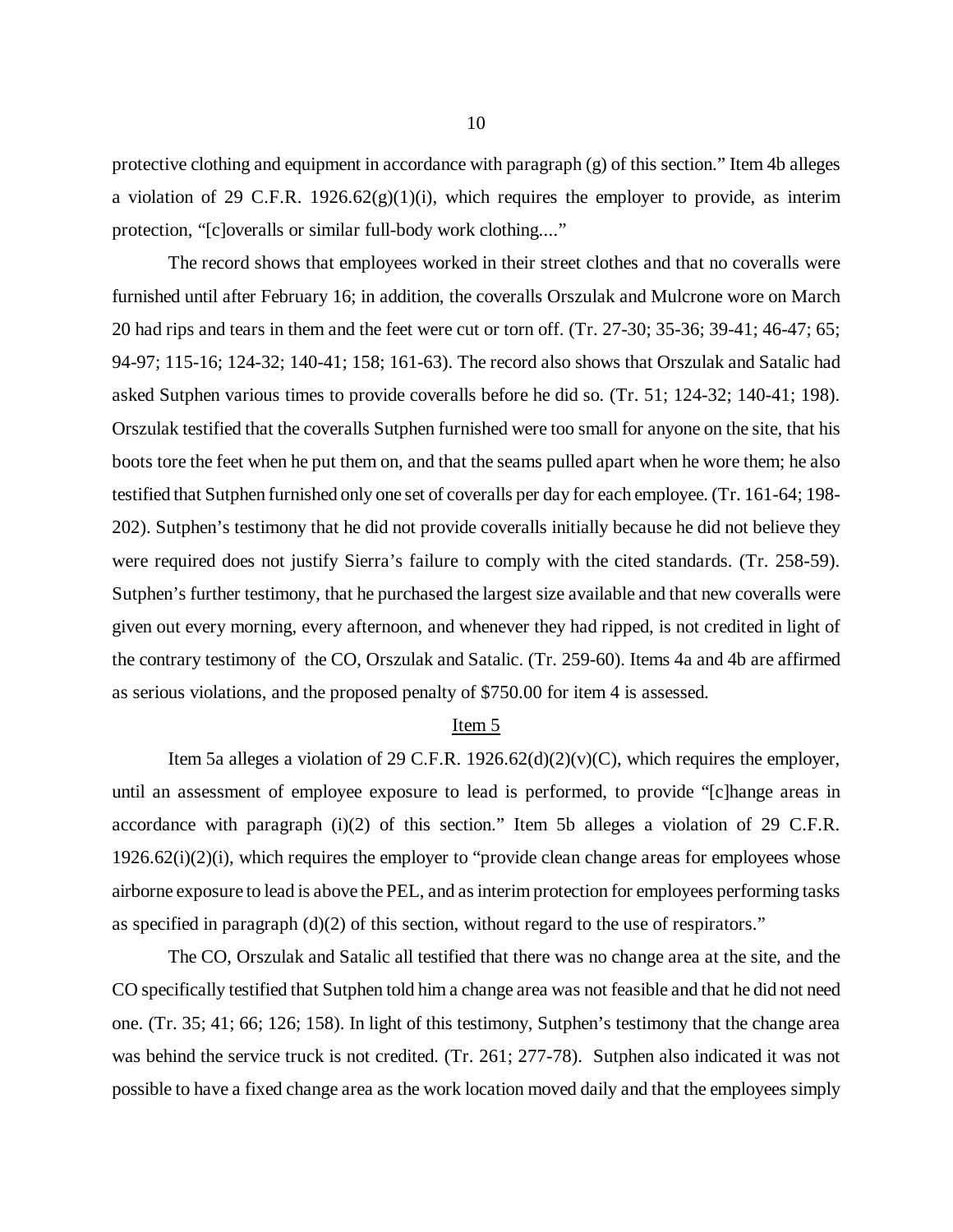put the coveralls over their street clothes near their work area. (Tr. 260-61; 298-99). However, the CO testified that a trailer could have been used, and he explained how employees should change from their street clothes into protective clothing and then store their street clothes in covered containers in the change area to prevent contamination. (Tr. 67). Moreover, Sierra's own lead safety program is consistent with the CO's testimony. *See* C-6, §§ 6.2, 7.1. Items 5a and 5b are affirmed as serious violations, and the proposed penalty of \$750.00 for item 5 is assessed.

#### Item 6

Item 6a alleges a violation of 29 C.F.R. 1926.62(d)(2)(v)(D), which requires the employer, until an assessment of employee exposure to lead is performed, to provide "[h]and washing facilities in accordance with paragraph (i)(5) of this section." Item 6b alleges a violation of 29 C.F.R. 1926.62(i)(5)(i), which requires the employer to "[p]rovide adequate hand washing facilities for use by employees exposed to lead in accordance with 29 CFR 1926.51(f)."

The CO, Orszulak and Satalic all testified that there were no hand-washing facilities at the site. (Tr. 35-36; 41; 51; 68; 126; 131; 140-41; 158). The CO also testified that when he asked about this matter, Sutphen showed him a bucket and told him employees could use it to wash up; however, when the CO looked in the bucket it was empty, and the water cooler he saw did not meet the standard. (Tr. 41-44; 68; 106-07). Further, Orszulak testified that Sutphen had not provided the bucket before the CO's visit, that he himself provided the cooler, which contained ice water for drinking, and that there was no other water container at the site. (Tr. 162; 197-98). Based on this testimony, Sutphen's testimony that the bucket served as a washing facility is not credited. (Tr. 261). Regardless, even if the bucket had been used for this purpose, the CO's testimony that a washing facility must have a basin and running hot and cold water is supported by the terms of 29 C.F.R. 1926.51(f). (Tr. 106-07). I find that Sierra was in violation of the cited standards. Items 6a and 6b are affirmed as serious violations, and the proposed penalty of \$750.00 for item 6 is assessed.

## Item 7

Item 7a alleges a violation of 29 C.F.R. 1926.62(d)(2)(v)(E), which requires the employer, until an assessment of employee exposure to lead is performed, to provide "[b]iological monitoring in accordance with paragraph  $(j)(1)(i)$  of this section, to consist of blood sampling and analysis for lead...." Item 7b alleges a violation of 29 C.F.R. 1926.62(j)(1)(i), which requires the employer to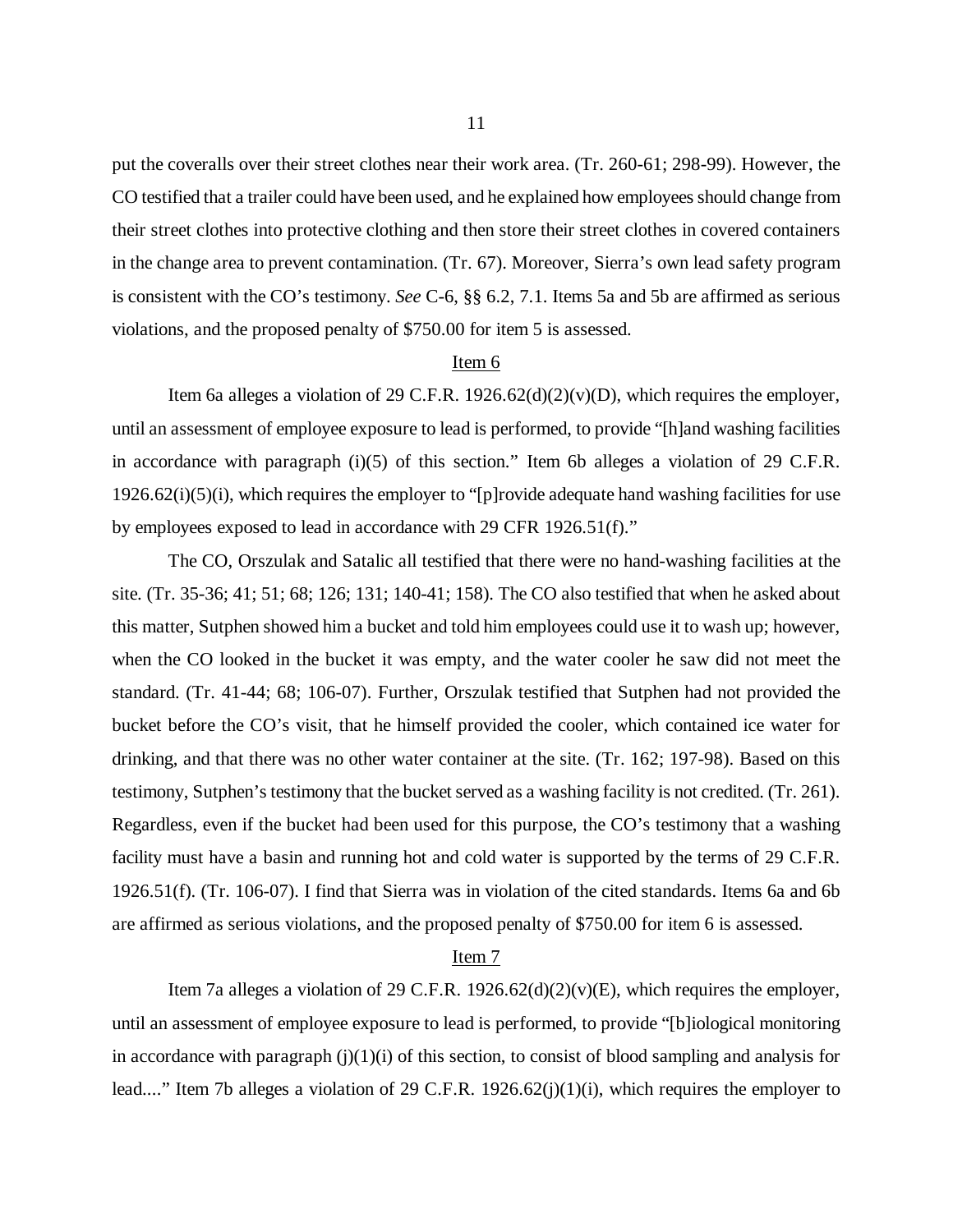"[m]ake available initial medical surveillance to employees occupationally exposed on any day to lead at or above the action level. Initial medical surveillance consists of biological monitoring in the form of blood sampling and analysis for lead...."

Based on Sierra's failure to assess employee exposure and the February 16 air monitoring, which revealed that both Hawkinson and Orszulak were exposed to lead over the action level, Sierra was required to comply with the cited standards. The testimony of the CO, Satalic and Orszulak shows that Satalic and Orszulak requested blood tests for the employees at the site several times during February 1998 and that Sutphen did not comply with their requests until March 1998.<sup>9</sup> (Tr. 41; 51; 70; 89-90; 122-35; 160; 198; 207). Sutphen testified that Satalic was the only person who asked for testing and that he agreed to provide it on Satalic's second visit to the site; Sutphen also testified he agreed to the tests before the CO's air monitoring, that Orszulak and Mulcrone also had tests at the end of the job, and that "all tests at all times were under the limits." (Tr. 228-29; 258-62; 302). Sutphen's testimony about who asked for tests and when he agreed to provide them is not credited, in view of the other witnesses' testimony and C-11, the test results. Sutphen's testimony about the tests at the end of the job is supported by Orszulak's testimony. (Tr. 205-08). However, Sutphen's testimony about the results is belied by C-11. C-11 showed that Hawkinson's blood lead level was 50.5 Fg/dl, which is above the level requiring medical removal. Items 7a and 7b are affirmed as serious violations, and the proposed penalty of \$750.00 for item 7 is assessed.

### Item 8

Item 8a alleges a violation of 29 C.F.R.  $1926.62(d)(2)(v)(F)$ , which requires the employer, until an assessment of employee exposure to lead is performed, to provide "[t]raining as required under paragraph  $(l)(1)(i)$  ... [and] paragraph  $(l)(2)(ii)(C)$  of this section ... and training in accordance with 29 CFR 1926.21...." Item 8b alleges a violation of 29 C.F.R. 1926.21(b)(2), which requires the employer to "instruct each employee in the recognition and avoidance of unsafe conditions and the regulations applicable to his work environment to control or eliminate any hazards or other exposure to illness or injury." Item 8c alleges a violation of 29 C.F.R. 1926.62(l)(2), which requires the employer to "[a]ssure that each employee is trained in [items (i)-(viii) of this section]."

<sup>9</sup>Hawkinson and Orszulak were tested March 3; Mulcrone was tested March 9. *See* C-11.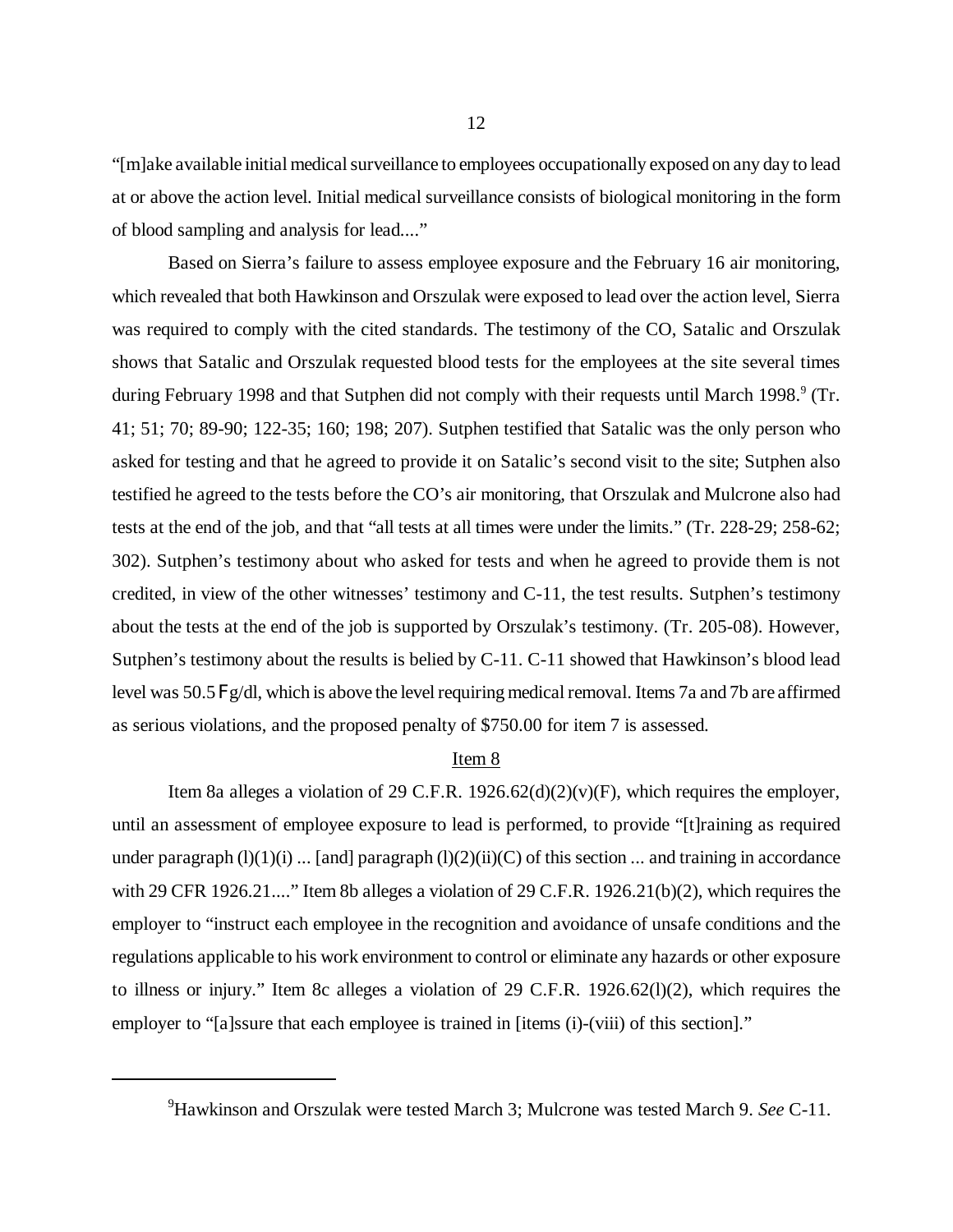CO Gainer testified that when he asked Hawkinson, Orszulak and Mulcrone if they had been informed of the hazards associated with lead and of the proper procedures to take to protect themselves from lead, all three told him they had received no such information; the CO further testified that Orszulak told him that he had been working for Sierra for several months and had done several bridge jobs with the company, and that the same procedures were followed on all the jobs. (Tr. 37-41; 71-73; 84-86). Orszulak's testimony was consistent with that of the CO, and the record as set out in item 3, *supra*, also supports a conclusion that Sierra did not train its employees as required. (Tr. 146-47; 157; 205). Sierra was in violation of the cited standards, items 8a, 8b and 8c are affirmed as serious violations, and the proposed penalty of \$750.00 for item 8 is assessed.<sup>10</sup>

### Item 9

Item 9 alleges a violation of 29 C.F.R. 1926.62 $(e)(2)(i)$ , which states that "[p]rior to commencement of the job each employer shall establish and implement a written compliance program to achieve compliance with paragraph (c) of this section."

The basis of this item was Sierra's failure to have a compliance program to ensure employees would not be overexposed to lead. The CO said that while he received C-6, Sierra's lead program, during the inspection, Sutphen did not submit C-12, his compliance program, until the informal conference held after the inspection with the OSHA area director; he also said that while C-6 had the general information necessary to be in compliance with the OSHA lead standard, C-12, a one-page hand-written document, did not address many items relating to the subject site, such as a site description and the work to be done, work practices and technical data to ensure overexposure would not occur, and a statement of who was responsible for the program and the work at the site. (Tr. 35; 73-75). Sutphen testified about why he believed he was in compliance with the lead standard, and he indicated that C-6 was Sierra's lead safety program as well as the compliance plan for the subject site. (Tr. 250-69; 269-73). However, based on my findings above, Sierra did not comply with the lead standard provisions cited in this case. Moreover, Sutphen conceded on cross-examination that he did not follow the provisions of C-6 at the subject site. (Tr. 271-78). I conclude that Sierra did not

 $^{10}$ In affirming item 8c, I have noted the specific requirements set out in 29 C.F.R. 1926.62(l)(2)(i)-(viii). Based on the record, it is clear that Sierra did not meet those requirements.